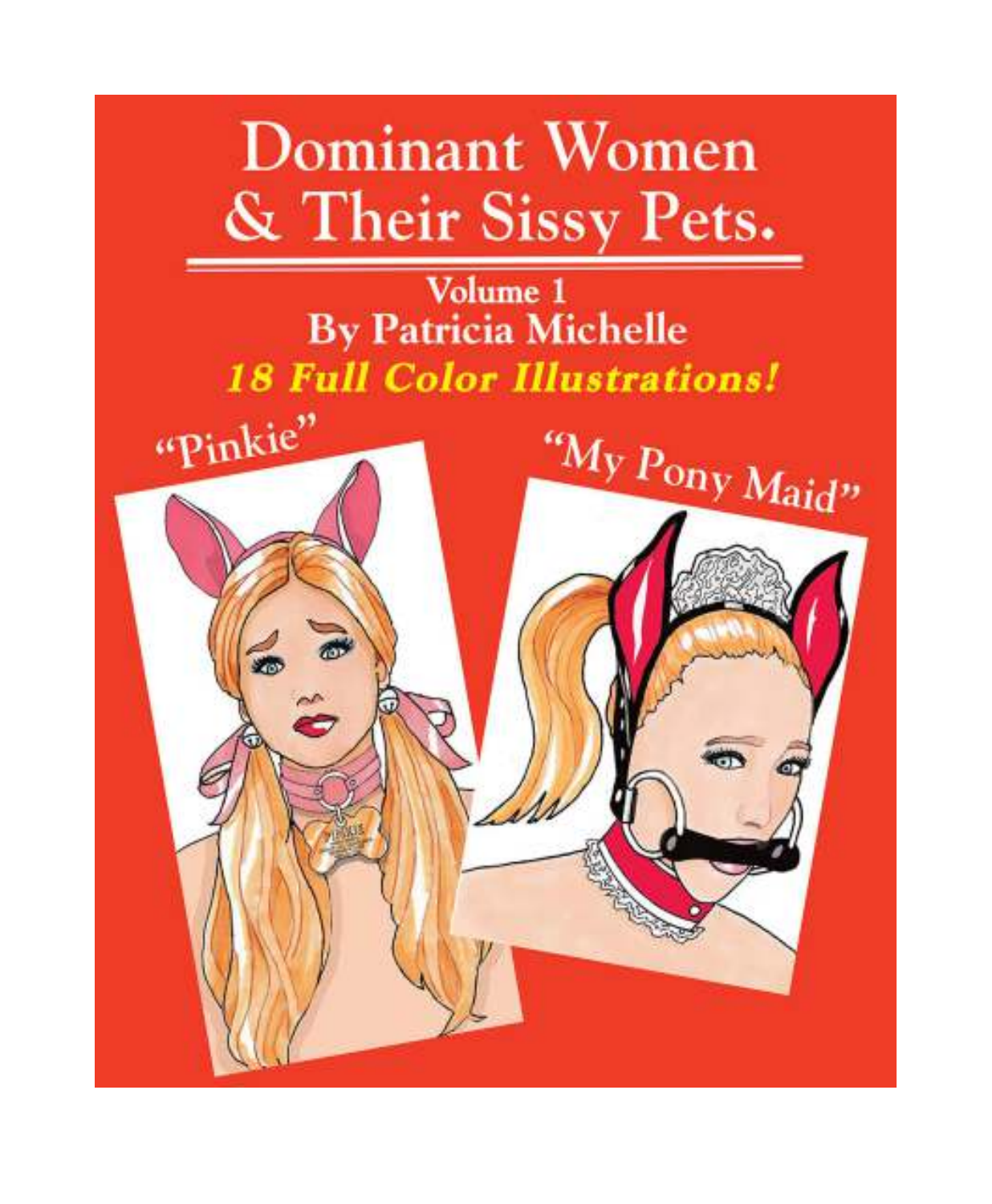

## **Copyright © 2021 - Mags, Inc**

Published by Mags, Inc. All Rights Reserved.

No part of this book may be reproduced without the written permission of the publisher, except for brief quotes contained within a critical review.

For information address

Mags, Inc.

P.O. Box 5829

Sherman Oaks, CA 91413

USA

Call toll free (800) 359-2116

www.magsinc.com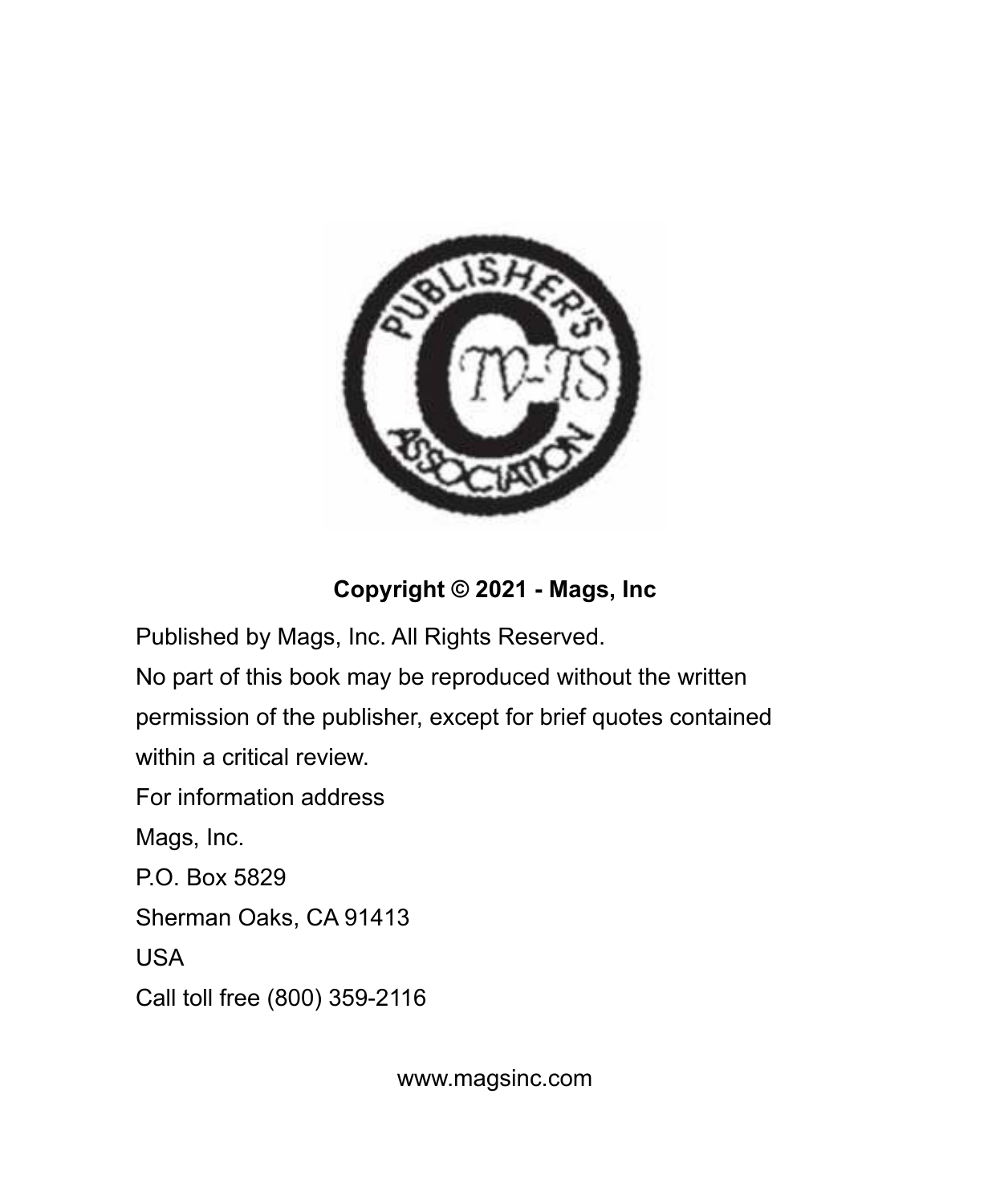# New Authors Wanted!

Mags, Inc and Reluctant Press are looking for new authors who want to write exciting TG, crossdressing or sissy TV fiction. Stories should be in Word or Rich Text format, and around 24,000 to 30,000 words in length. Reluctant Press also prints some shorter stories in the 19,000 to 24,000 word range.

If you think you have what it takes, this could be your opportunity to see your name in print on a real book, commercially published, and get paid for it.

#### **WRITE OR CALL FOR A FREE NEWSLETTER!**

**Contact** 

magsinc@pacbell.net, reluctantpress@gmail.com - or call

800-359-2116 to get started.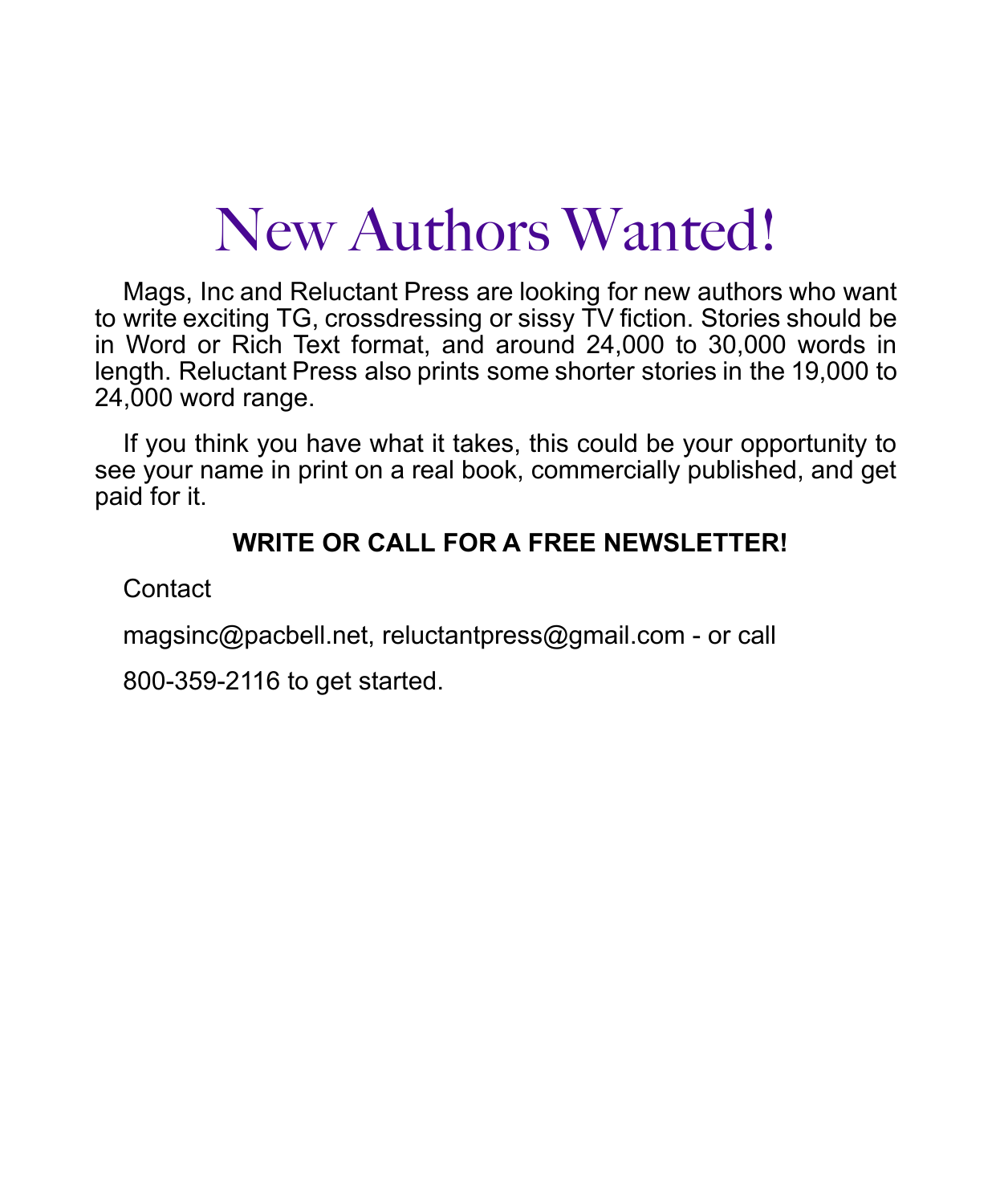# **Pinkie**

# **By Patricia Michelle**

# **Chapter -1 I could pretend to be Pinkie.**

Pinky, her dog, was my wife Jill's first love, I was always her second. She had Pinkie for almost thirteen years before she eventually passed away. The loss of Pinkie put her in a deep depression that nothing I did could get her out of.

Pinkie was a beautiful dog, although an unusual one. A mix of Afghan with the longest pale, blonde, straight hair with a smooth, almost hairless body, like a greyhound, and a long, bushy tail more like that of a golden retriever.

Half kiddingly I said, "Well, I could pretend to be Pinkie until you're ready for a new dog."

Looking back I never, ever should have made that suggestion.

"You would really? I could take you out for walks in the mornings and afternoons like I did with Pinkie?" She asked excitedly.

"Yes, but we go on walks already," I pointed out.

"But now you'd be going as my pretend Pinkie, wouldn't you?" She said.

"Well, I guess I would," I said, never having an inkling of what I was agreeing

to.

It was that afternoon that I found out how serious she was, but smiling for the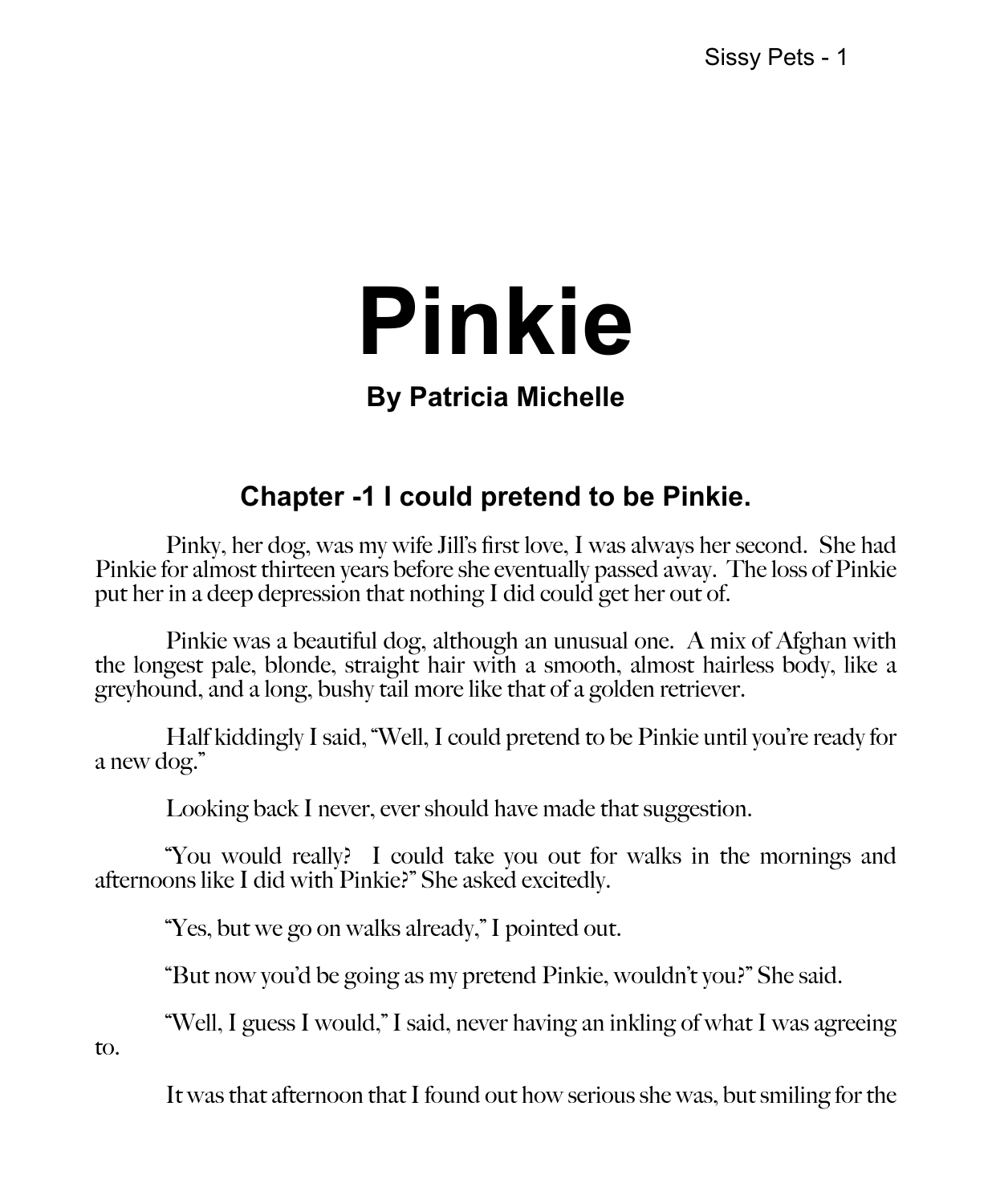first time in weeks.

"Are you ready for walkies Pinkie? First take off all your clothes," She instructed.

"You want me to strip, like naked?" I asked, bewildered.

"Pinkie didn't wear clothes, did she?" She stated.Well she had me there, so I stripped.

"Hmmm, that's not quite right," She said, going to one of her drawers and taking out, of all things, a pair of pink, satin panties.

"You want me to put on a pair of your panties?" I asked, bewildered.

"My pink panties. They'll remind me of Pinkie, and don't say you don't like wearing my panties," She said, giggling.

And I couldn't deny it. I'd worn them jokingly to spice things up and had to confess how great they felt.

I couldn't believe it but almost as soon as I put them on I got a raging hard on.

"I see some one likes her panties," she chuckled.

"Her?"

"Of course. Pinkie was a girl, so as you're pretending to be Pinkie you'll be a girl doggie. And by your reaction I think I'll keep you in panties," She decided, then shocked me by fondling me, and I swear I almost came then and there.

"If you really pretend to be my Pinkie during your afternoon walk I may just finish it," She grinned.

Well that settled it, I'd be the best damn doggie for her that I could.

# **Chapter -2 My first walkies.**

Which was really put to a test when she produced Pinkie's large, wide pink collar and snapped her leash on it.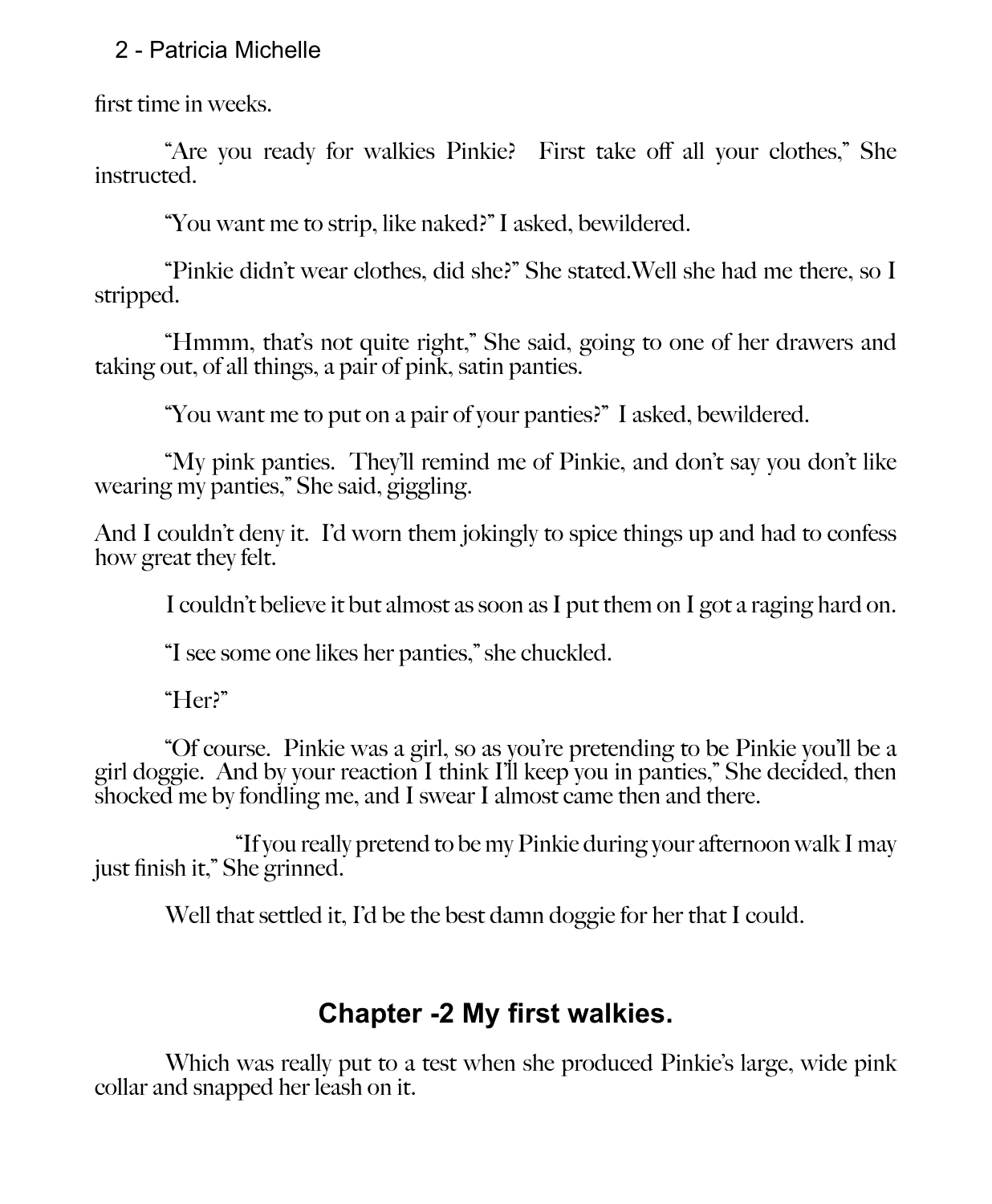

"I got this at Bark & Meow, and look I even saved Pinkie's dog tag," She said, and before I could say anything she had it on me and buckled.

"Now here's what's interesting. When I picked it out the woman said, 'Are you sure this is for a dog, it's one of our biggest collars."

"I don't know what you mean," I said.

"Well, it's just that a lot of couple indulge in what's called Pet Play. Where one pretends to be the other's pet doggie, kittie or other. You'd be<br>surprised at how surprised popular it is," She said.

So I admitted we were doing a bit of role playing and she suggested I look up a website called petplayforfun.com. Which she said might give me a lot of good ideas about how others do pet play," I don't know why but I didn't really want her getting any ideas about how others role played. I was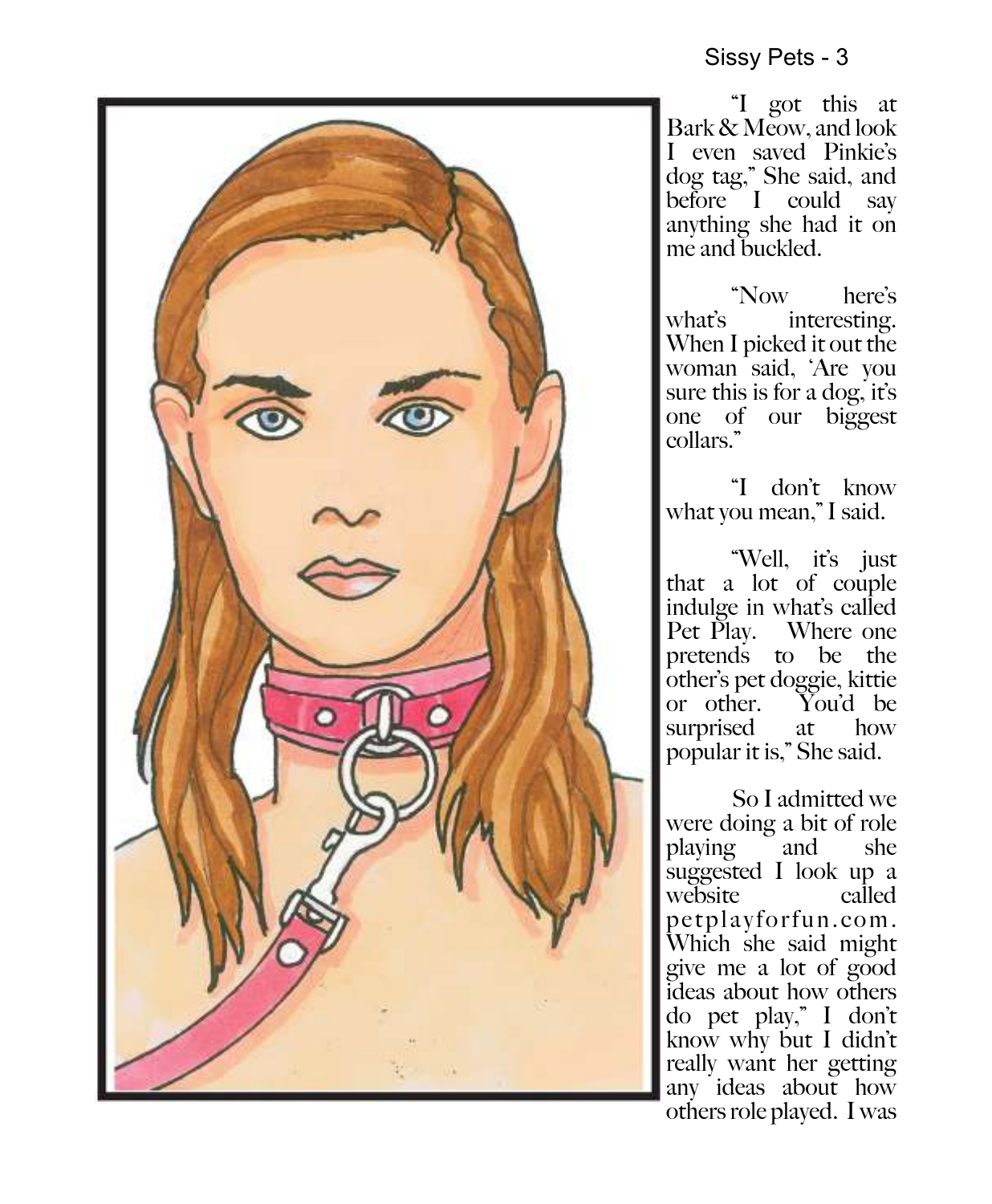already sort of regretting volunteering being her pretend Pinkie as she clipped Pinkie's leash to me and led outside.

Outside she said, "Now Pinkie no tugging or pulling on your leash, got it?"

"Okay, I can do that," I agreed, although now I was pretty sure this wasn't such a great idea after all.

She walked me along for about ten minutes when she stopped and said, "This just isn't working."

"Why isn't it?" I asked.

"Pinkie, for obvious reasons, walked on four legs, not two. Down," she said in the demanding voice she was used to giving when she wanted to get her way. So down on all fours I went.

"One other thing dogs don't talk, they bark. Once for yes. Twice for no,

understand?" She asked.

"You want me to bark, aargh," I started to say when she suddenly yanked really hard on my leash.

"I said did you get that Pinkie?" she sternly asked.

"Woof," I said, not wanting another yank. I had quickly learned shortly after we were married that when Jill wanted me to do something I'd best agree or I'd find myself in her dog house. If I'd only known.

We walked for a while when Jill said, "Let's jog."

So we started jogging. I was a runner and I found running on all fours challenging, but got carried away a few times. Each time she yanked sharply on my leash.

"It looks like I'm going to have to break you of yanking on your leash," She declared, although how she was going to do that I had no idea.

Thirty minutes later when we got back she chuckled and said, "Well for the first time that wasn't too bad. I'd give you a doggie treat but we're all our of Milk Bones."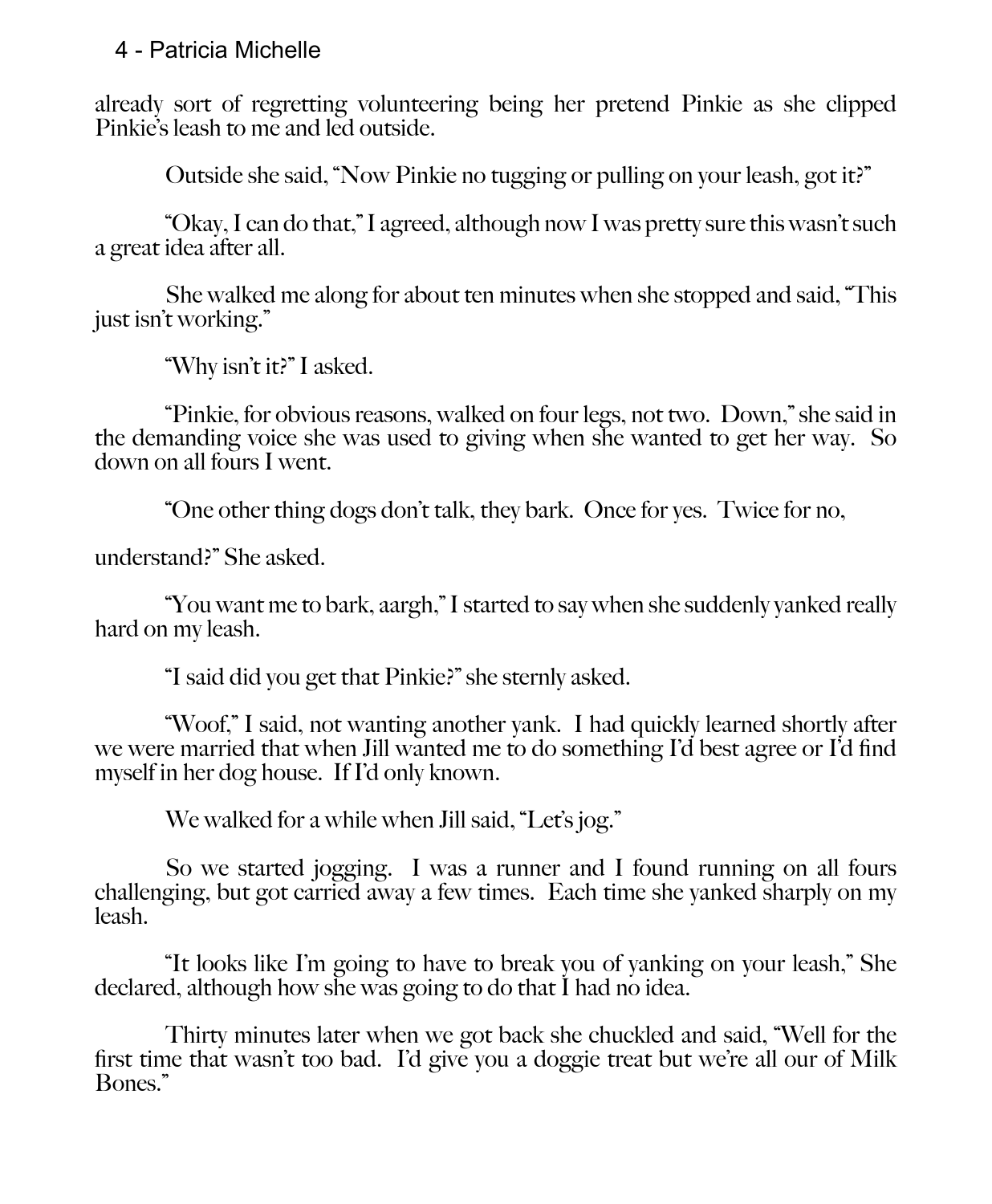Thank god, I really hoped she wasn't serious.

# **Chapter -3 My not quite unexpected reward.**

Instead she did the unexpected. She started fondling me through my panties. I couldn't believe it!

"Do you like your reward Pinkie? Bark three times if you do," she instructed.

So I did, I barked three times, I really wanted my reward! But just on the point of no return she stopped.

"We don't want to spoil your panties do we? It's the only pink pair I have. I'll get some more tomorrow in case you really show me what a good doggie you can be," She said, to my rampant disappointment.

Well, I decided that tomorrow I'd show her what a good doggie I could be.

When I asked her to remove my collar she said, "No, I want you to leave it on. It'll help me think of you more as Pinkie." Which wasn't the end of it for she started calling me Pinkie, not Brandon. Good grief, what have I gotten myself into I wondered.

"Why don't you watch some TV Pinkie? I want to look at that pet play for fun site again. Maybe I'll get some interesting ideas," She said. The last thing I wanted her to do was look at that site for new ideas. So I watched a game still in nothing but my pink panties. Which kept getting me aroused to the point that I went into the bathroom and jerked off.

# **Chapter –4 It's your hair, it's all wrong.**

In the morning I couldn't help asking if she'd gotten any ideas from visiting that darn website.

"Oh some really great ones!" She said enthusiastically, adding, "I even chatted online with some other women who also gave me some great ideas.

But first we have to deal with your hair."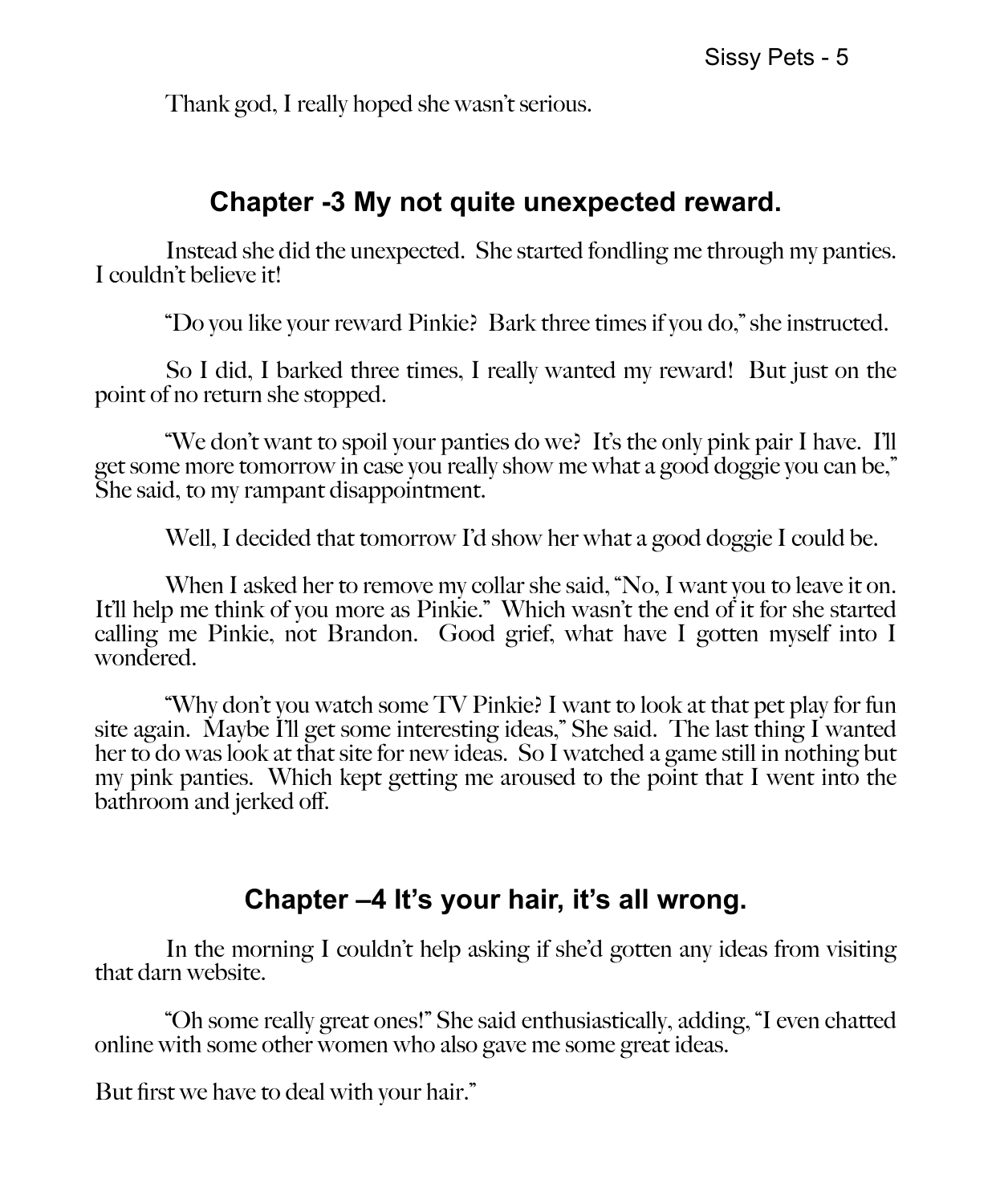"My hair, what's wrong with my hair?" I asked.

"Well obviously the color is all wrong, isn't it? You have, I'd say, medium brown hair while Pinkie's is nearly platinum blonde. And her hair is absolutely straight while yours is quite wavy and curled at the tips. Plus while yours is about three inches below your shoulders, Pinkie's is, or was, all the way down to her paws," She said.

"Well there's nothing we can do about that," I said.

"Actually the women I chatted with gave me a great solution that I can deal with right now," She explained mysteriously. What  $\tilde{I}$  really did not like was her discussing me with a bunch of strange women and their ideas of how to turn me into a more realistic dog. I was beginning not to like this turning me into a sort of duplicate of her beloved Pinkie. But I couldn't figure out how to tell her without hurting the great mood this had put her in.

All this I was thinking as she led me into the bathroom and had to sit with my back to the sink.

She spent quite some time shampooing my hair, I felt her doing something with my hair, as she did I heard her say to herself, "I think these extensions will be just the right length." I was wondering what the heck she was talking about, but forgot that as I felt her putting my hair up in curlers of all things. This was getting weirder and weirder.

When I asked her what she was doing she sternly said, "Right now you're pretending to be Pinkie. Pinkie doesn't talk, she barks. If I have to remind you again the ladies I chatted with have a couple solutions you wouldn't like to stop you from talking and making sure all you can do is bark."

I couldn't believe she actually sounded serious, but I wasn't sure so I kept my mouth shut and let her, hopefully, get all this out of her system.

I just managed not to protest when she started squeezing some horrible smelling lotion into all the curlers. The she put a bonnet, used to dry hair, on it and let me sit there for a good forty minutes.

Finally she took the bonnet off, combed my hair out and grinning declared, "Now you're beginning to look more like Pinkie, at least your hair is."

Turning me to the mirror I was stunned. My hair was now exactly the same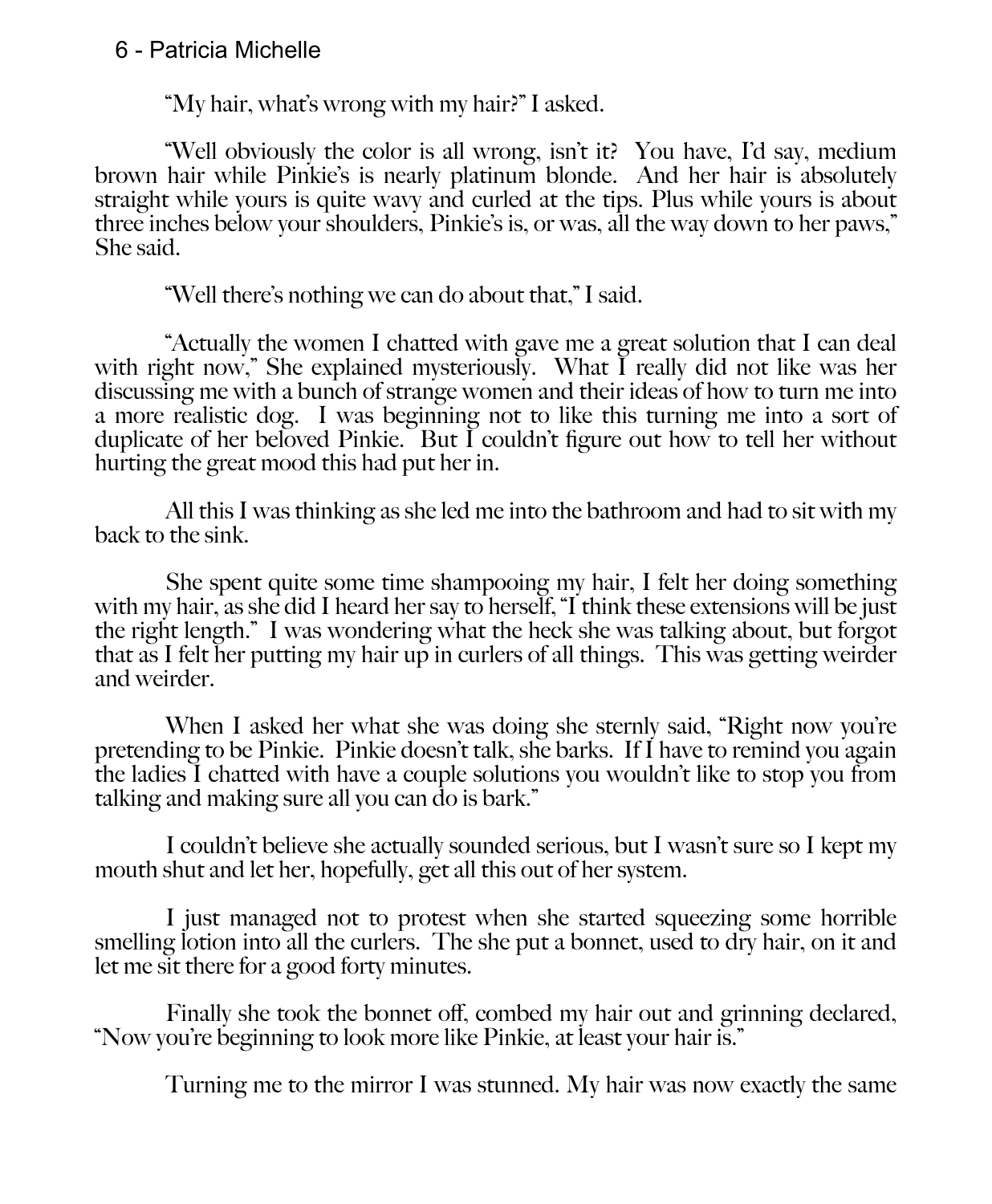platinum blonde as Pinkie's, and like Pinkie's it was now straight. Not only that but straightening it and adding extensions created nearly the same length of hair as Pinkie's had been, it actually came down below my elbows.

"Well, don't you agree your hair, except for the length, looks exactly like Pinkie's," She asked enthusiastically.

Just in time I remembered to bark.

"Woof," I agreed, although I really didn't at all like what she'd done. But I couldn't bring myself to bark "No."

The problem was she obviously mistook my agreement with being as thrilled as she was and gave me a big hug.

#### **Chapter -5 If you're going to be Pinkie you need a tail and paws.**

"So now that we've got your hair dealt with I can implement some of the other ideas the women I chatted with gave me that will help you, and me, think of you more as my doggie when you're pretending to be Pinkie.

"Like what kind of suggestions?" I asked, not really wanting to hear their suggestions.

"Well most importantly, to make it realistic, you'll need a tail. There are two kinds, but we'll try the stick on one first. Then you'll need paws and doggie ears. Pinkie had short, pointed ones. Then, the women all agreed, they had the most fun obedience training their doggies. You know like, 'Sit, Stay, Fetch, Lie Down, Roll Over and On Leash training," She said excitedly.

What I was far from was excited. A tail, paws, ears, obedience training.

She couldn't actually be serious. But I could tell from her expression that she really was.

"Well Pinkie, what do you think?" She asked.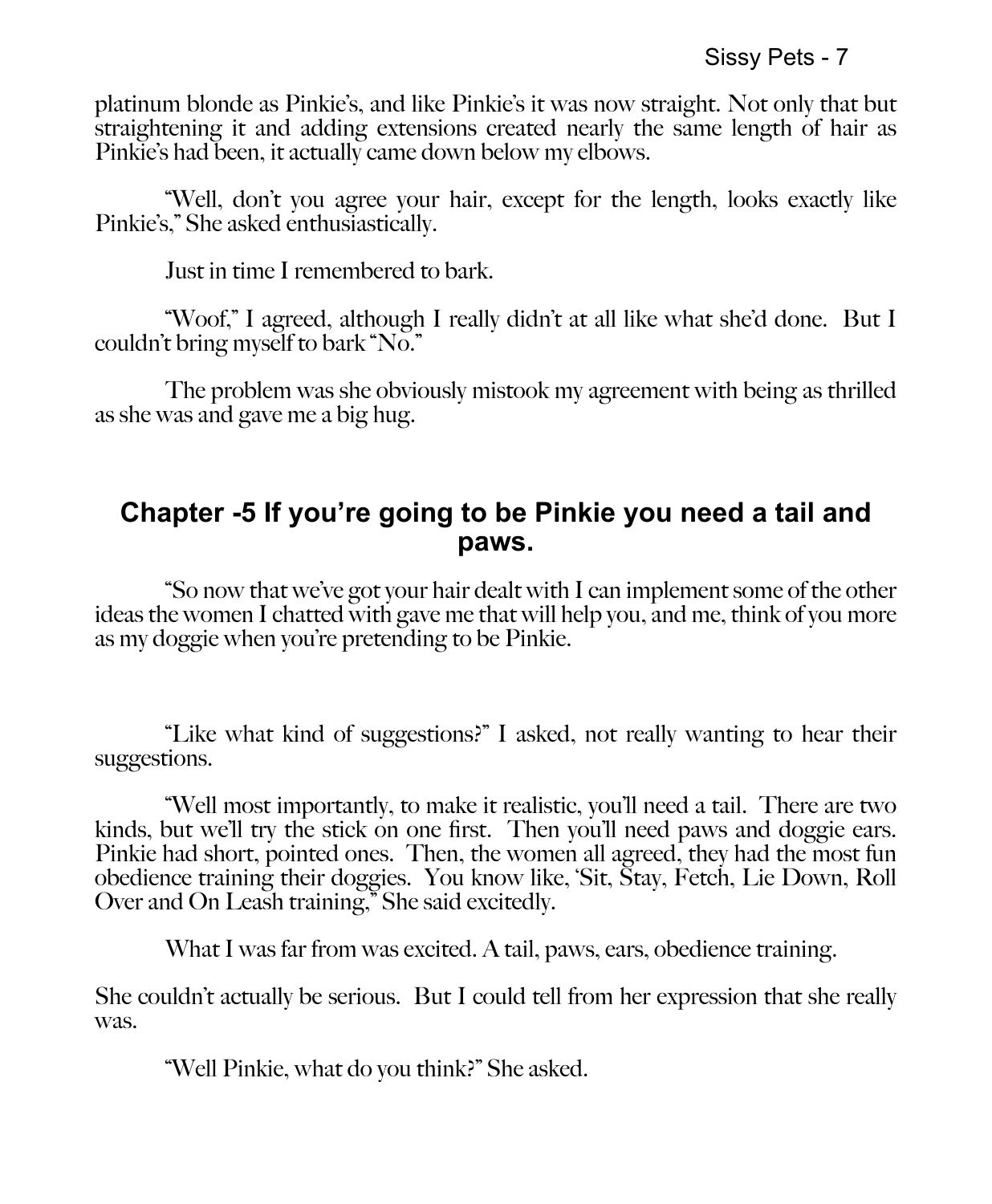

"It seems, well, a bit over the top," Was all I could manage. I didn't want to spoil her good mood. Besides she was just kidding. Looking back I should have stopped it right then. But then it was too late  $\degree$  Oh really don't think so, besides I'm having some much fun, aren't you?"

"Well, it, it's a lot of fun," I said, just to keep her spirits up.

#### **Chapter –6 We'll deal with your hands and feet first.**

"Oh that's so great. Let's first tackle with what you said yesterday. That when we walked and especially when we were jogging your hands and feet were getting scratched and bruised. Hold your feet up," She instructed and then proceeded to tie slippers with the leather

soles she wore when her feet were cold. They came up above my ankles and had drawstrings which she tightly tied. And, of course, they were pink.

Then having me hold my hands out she put the mittens she wore in the winter on me. Having smaller hands they were a really tight fit. I had the feeling I wasn't going to be able to get them off myself. Especially when she tightly knotted the drawstrings. Naturally they too were her favorite color, pink.

But I'll have to admit they really did the trick. But then she said something that sounded all too ominous.

"I'm sure they'll do until your paws arrive."